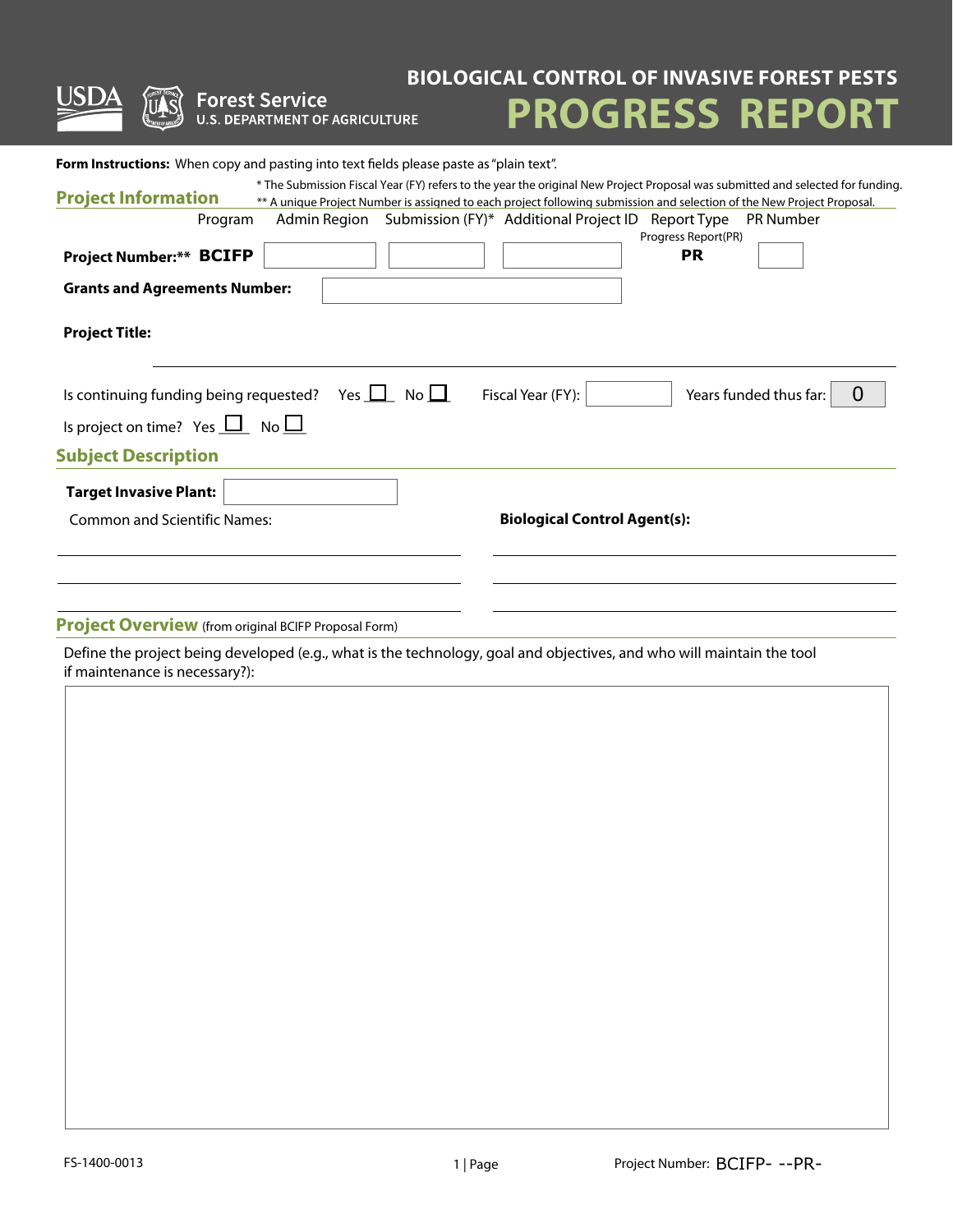Are there any changes proposed to the budget? Yes  $\Box$  No  $\Box$ 

If Yes, describe why additional/reduced funding is being requested. Additional funding is dependent on specific budget requests.

## **Original Budget Summary** (From original BCIFP Proposal form)

| Year 1 BCIFP Total | Year 2 BCIFP Total | Year 3 BCIFP Total | Total BCIFP Funds | Total Funds (All) |
|--------------------|--------------------|--------------------|-------------------|-------------------|
|                    |                    |                    | ◠<br>л            |                   |

### **Updated Proposed Budget Summary** (If any changes to the budget are being requested, please report here)

|                                                                                                        |                    |                    | \$0                      |                   |
|--------------------------------------------------------------------------------------------------------|--------------------|--------------------|--------------------------|-------------------|
| Updated Proposed Budget Summary (If any changes to the budget are being requested, please report here) |                    |                    |                          |                   |
|                                                                                                        |                    |                    |                          |                   |
| Year 1 BCIFP Total                                                                                     | Year 2 BCIFP Total | Year 3 BCIFP Total | <b>Total BCIFP Funds</b> | Total Funds (All) |
|                                                                                                        |                    |                    | \$0                      |                   |
|                                                                                                        |                    |                    |                          |                   |
|                                                                                                        |                    |                    |                          |                   |
| FS-1400-0013                                                                                           |                    | 2 Page             | Project Number:          | BCIFP---PR-       |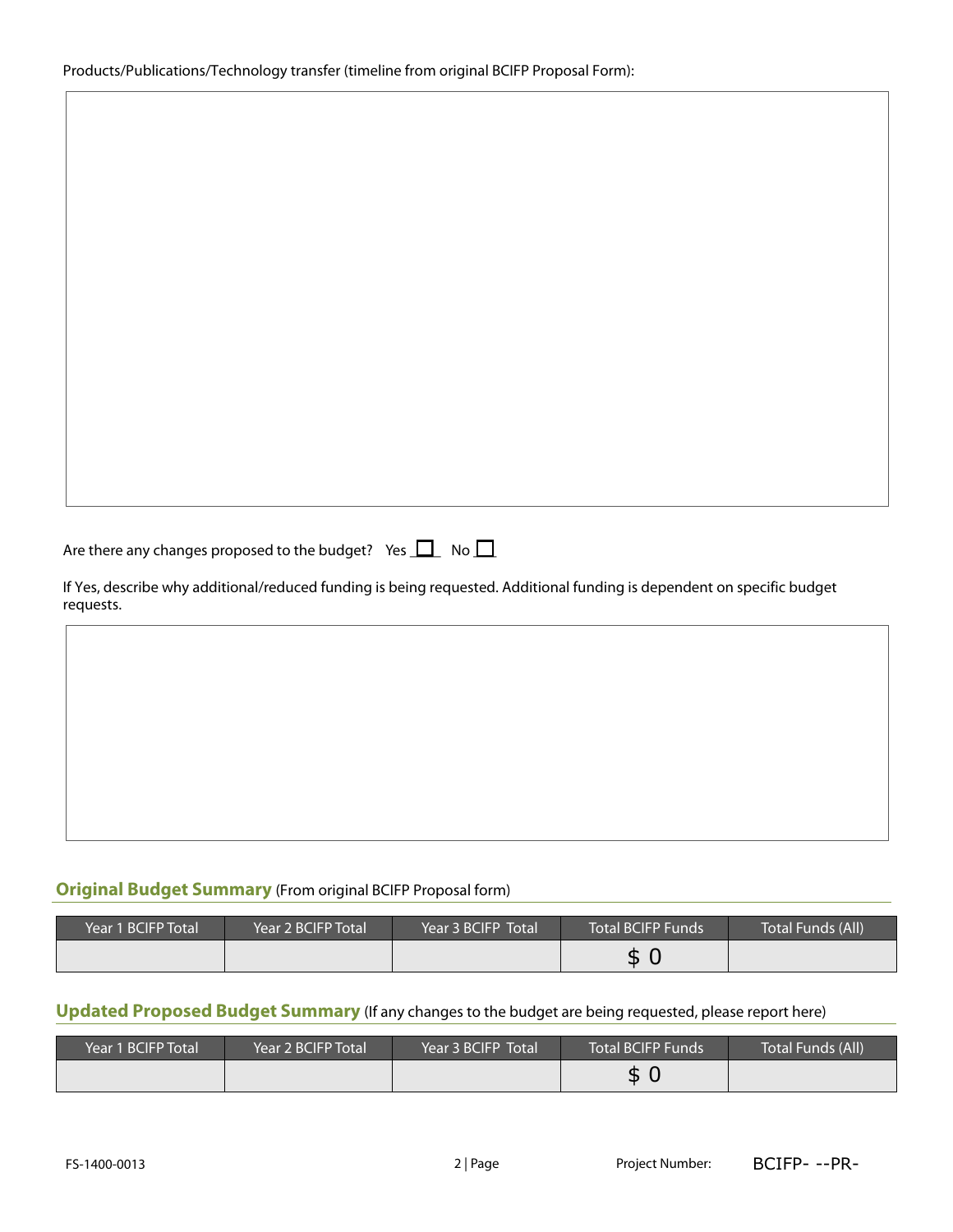#### **Proposed Budget Information** (Please report either the original or updated requested budget info for the current FY)

Fiscal Year (FY):

| <b>Budget Type</b> | <b>Budget</b>                     | Requested<br><b>BCIFP Funding</b> | Non-Federal Match*  | Leveraged Funds** | <b>Match Source</b> | Leveraged Source |
|--------------------|-----------------------------------|-----------------------------------|---------------------|-------------------|---------------------|------------------|
| ADMINISTRATION     | Salary                            |                                   |                     |                   |                     |                  |
|                    | <b>Travel for Data Collection</b> |                                   |                     |                   |                     |                  |
|                    | <b>Travel to Meetings</b>         |                                   |                     |                   |                     |                  |
|                    | Travel for Other                  |                                   |                     |                   |                     |                  |
| <b>PROCUREMENT</b> | Contracting                       |                                   |                     |                   |                     |                  |
|                    | Equipment                         |                                   |                     |                   |                     |                  |
|                    | Supplies                          |                                   |                     |                   |                     |                  |
| <b>INDIRECT</b>    | Overhead                          |                                   |                     |                   |                     |                  |
|                    | Other                             |                                   |                     |                   |                     |                  |
|                    | SUBTOTAL                          | $\vert \mathsf{s}\vert 0$         | $\vert \xi 0 \vert$ | \$0               |                     |                  |
|                    |                                   |                                   | Overhead Rate %:    |                   | Total Funds (All):  | \$0              |

Notes (please include additional Forest Service contributions or contributions from other federal sources) (2000 characters including spaces):

\* Non-Federal Matching (cost sharing) funds are raised from outside sources to increase the level of support provided by the Federal Government. This includes both cash and in-kind contributions.

\*\* Leveraged Funds are raised from outside sources to increase the level of support provided by the Federal Government (including cash and in-kind contributions) beyond the non-Federal matching requirements. USDA Forest Service salary and expense funds can be included as leveraged funds.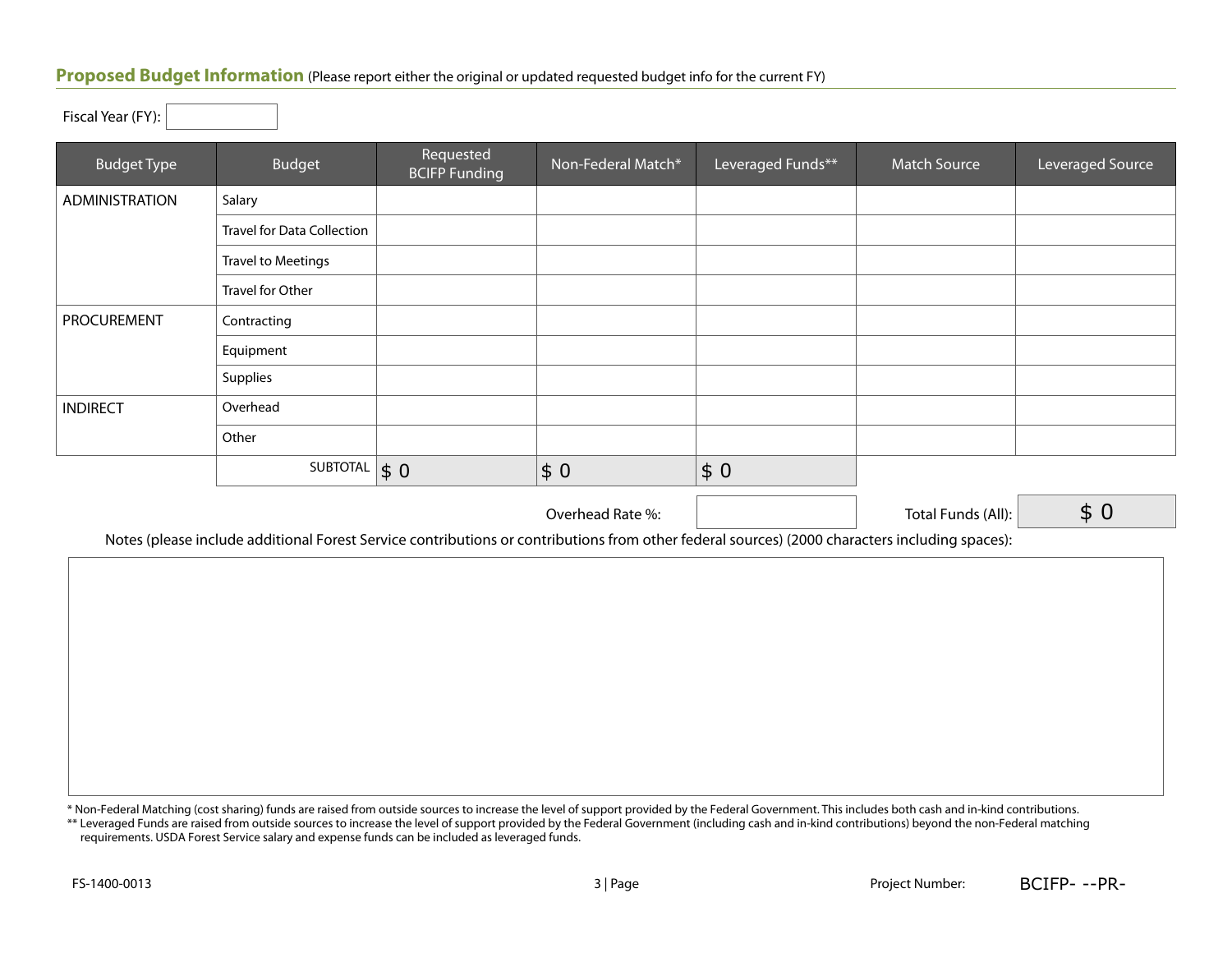# **Changes to project scope, objectives, and/or timeline**

Were there changes or additions to the original project scope, objectives, or timeline? Yes  $\Box$  No  $\Box$ If yes, provide descriptions of any additions, subtractions, alterations including reasons for the changes.

### **Accomplishments and lessons learned**

Description of tasks accomplished this year (describe primary activities for each year, summarizing key accomplishments from prior year(s), this year's activities):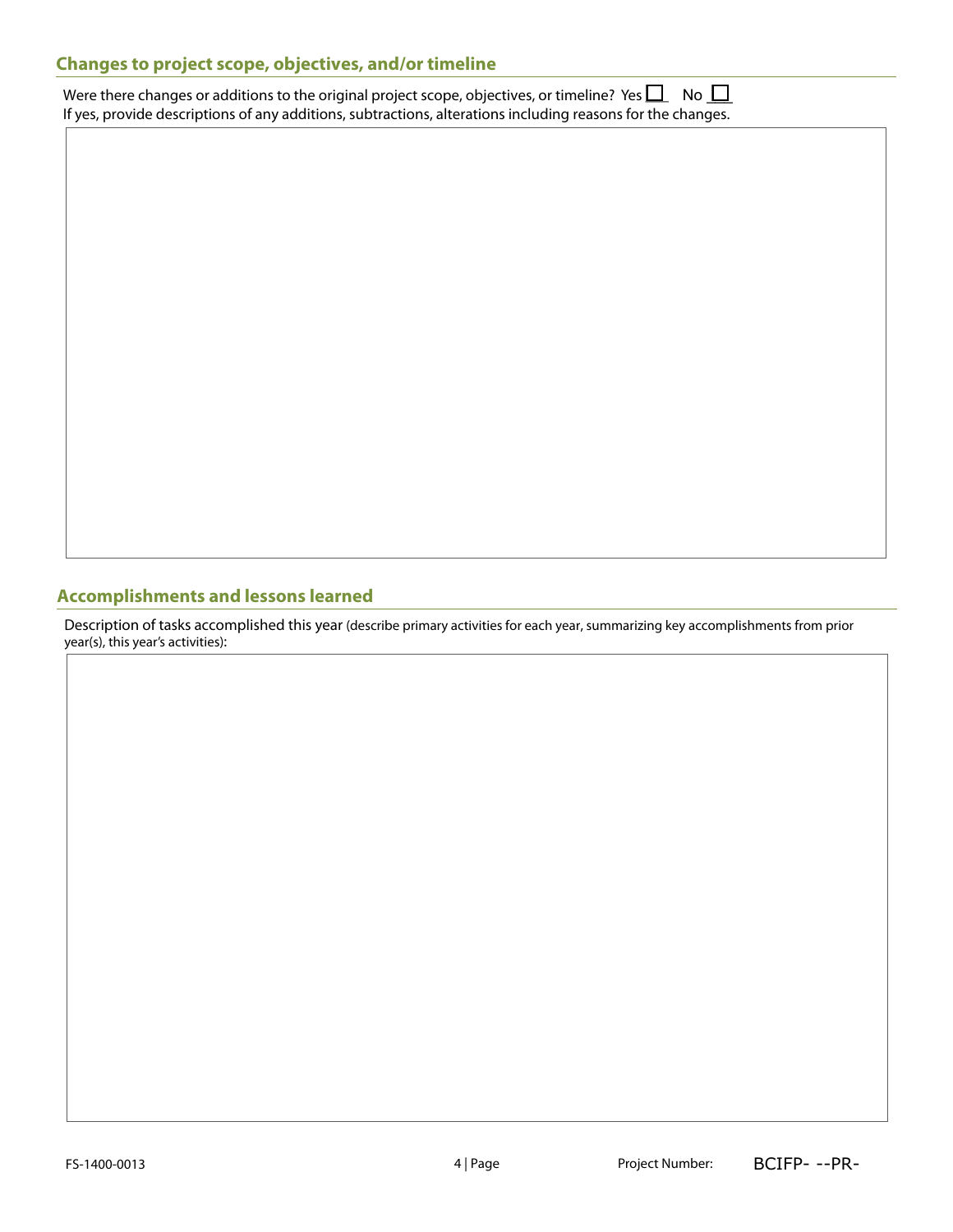| Publications:             |  |  |  |  |
|---------------------------|--|--|--|--|
|                           |  |  |  |  |
|                           |  |  |  |  |
|                           |  |  |  |  |
|                           |  |  |  |  |
|                           |  |  |  |  |
|                           |  |  |  |  |
|                           |  |  |  |  |
|                           |  |  |  |  |
|                           |  |  |  |  |
|                           |  |  |  |  |
|                           |  |  |  |  |
|                           |  |  |  |  |
|                           |  |  |  |  |
|                           |  |  |  |  |
|                           |  |  |  |  |
| Technology<br> -Transfer: |  |  |  |  |
|                           |  |  |  |  |
|                           |  |  |  |  |
|                           |  |  |  |  |
|                           |  |  |  |  |
|                           |  |  |  |  |
|                           |  |  |  |  |
|                           |  |  |  |  |
|                           |  |  |  |  |
|                           |  |  |  |  |
|                           |  |  |  |  |